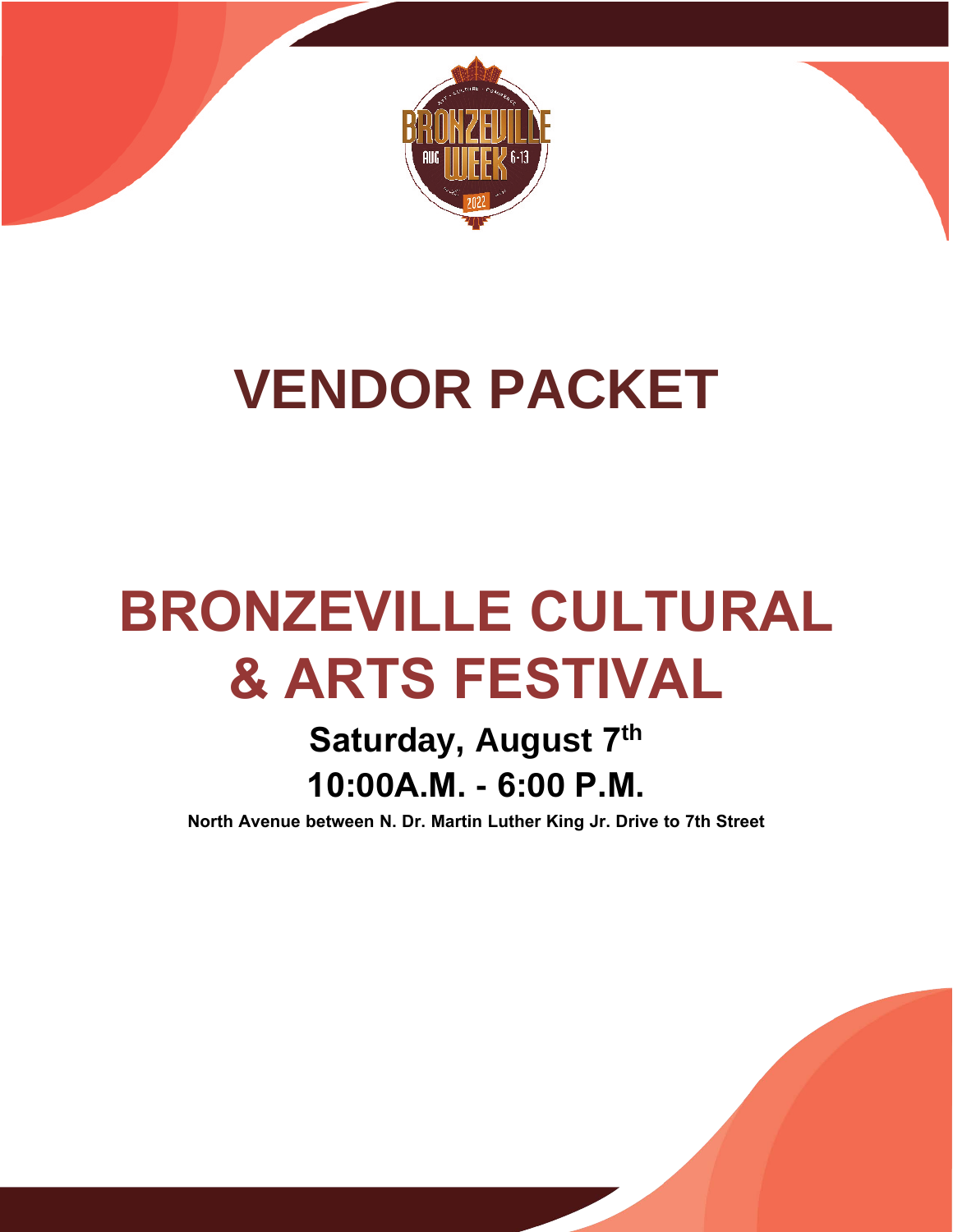

**BRONZEVILLE CULTURAL & ARTS FESTIVAL**

#### **Vendor Application**

#### **Make checks/money orders payable to**:

City of Milwaukee (Memo: Bronzeville Week) 200 E. Wells St, Room 205 Milwaukee, WI 53202

#### **PAYMENTS DUE ON JULY 29, 2022 for Site Selection**

- Applications submitted after August 3, 2022 will be considered on a space available basis.
- Applications will be considered complete when accompanied by payment of dues & copies of required licenses and information.

#### *(For Admin Use Only)*

Date completed application received: <br> Pate completed application received: <br> Pate 2011 Amount Paid:  $\frac{1}{2}$ 

#### **STALL FEES**

| $\checkmark$ \$50 All Vendors |                              |
|-------------------------------|------------------------------|
|                               |                              |
| Company                       |                              |
| Address                       |                              |
| Phone                         | Cell _______________________ |
| Email                         |                              |
| Website                       |                              |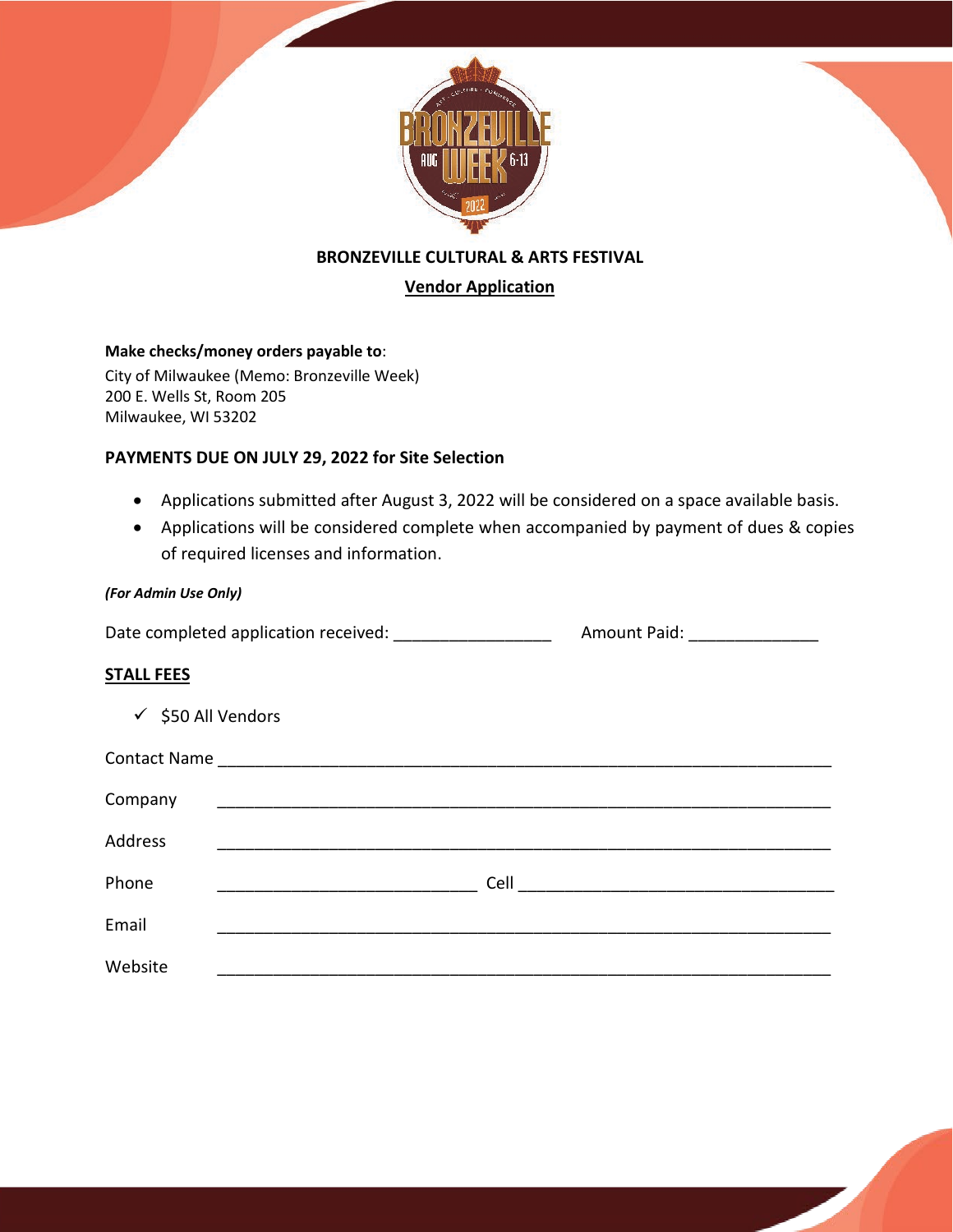

#### **Product or Services**

Please write a short description of your operation and layout.

### **Bronzeville Cultural & Arts Festival Rules 2022**

\_\_\_\_\_\_\_\_\_\_\_\_\_\_\_\_\_\_\_\_\_\_\_\_\_\_\_\_\_\_\_\_\_\_\_\_\_\_\_\_\_\_\_\_\_\_\_\_\_\_\_\_\_\_\_\_\_\_\_\_\_\_\_\_\_\_\_\_\_\_\_\_\_\_\_\_\_\_\_\_

\_\_\_\_\_\_\_\_\_\_\_\_\_\_\_\_\_\_\_\_\_\_\_\_\_\_\_\_\_\_\_\_\_\_\_\_\_\_\_\_\_\_\_\_\_\_\_\_\_\_\_\_\_\_\_\_\_\_\_\_\_\_\_\_\_\_\_\_\_\_\_\_\_\_\_\_\_\_\_\_

\_\_\_\_\_\_\_\_\_\_\_\_\_\_\_\_\_\_\_\_\_\_\_\_\_\_\_\_\_\_\_\_\_\_\_\_\_\_\_\_\_\_\_\_\_\_\_\_\_\_\_\_\_\_\_\_\_\_\_\_\_\_\_\_\_\_\_\_\_\_\_\_\_\_\_\_\_

- You are responsible for notifying the Director no later than Monday, August 1, 2022 if you are unable to attend on Sunday, August 7, 2022, so that wait-list vendors can be contacted.
- Set-up/takedown times: need to be followed closely for the benefit of the market. Set up no earlier than 7am; no set up after market opens and no takedowns before festival close.
- No vendor shall have pets/animals in their booth.
- NO smoking in market area.
- No garbage. Each vendor must supply garbage collection at their booth.
- All vendors will behave peacefully and respectfully toward other vendors and customers. Grievances will be handled by the Festival Director and the Board.
- All vendors must comply with City and State guidelines, and Market Vendors selling food require special licensing.
- Bronzeville Cultural & Arts Festival is meant to reflect the Bronzeville District at its best. Each vendor is required to empty garbage and recyclables must be kept clean and free of debris. A Bronzeville staff will periodically monitor and review the space for cleanliness with the vendor. Each vendor is responsible for providing trash bags and properly bagging and disposing of all garbage from your booth.

**Violators will be fined a minimum of \$100 for non-compliance.**

• Vehicles are only allowed on the street for setup prior to the start of the event and for teardown after the festival has closed. You will be notified when it is safe to bring your vehicle onto the street. All vendors will receive a confirmation email or call regarding load-in and load-out.